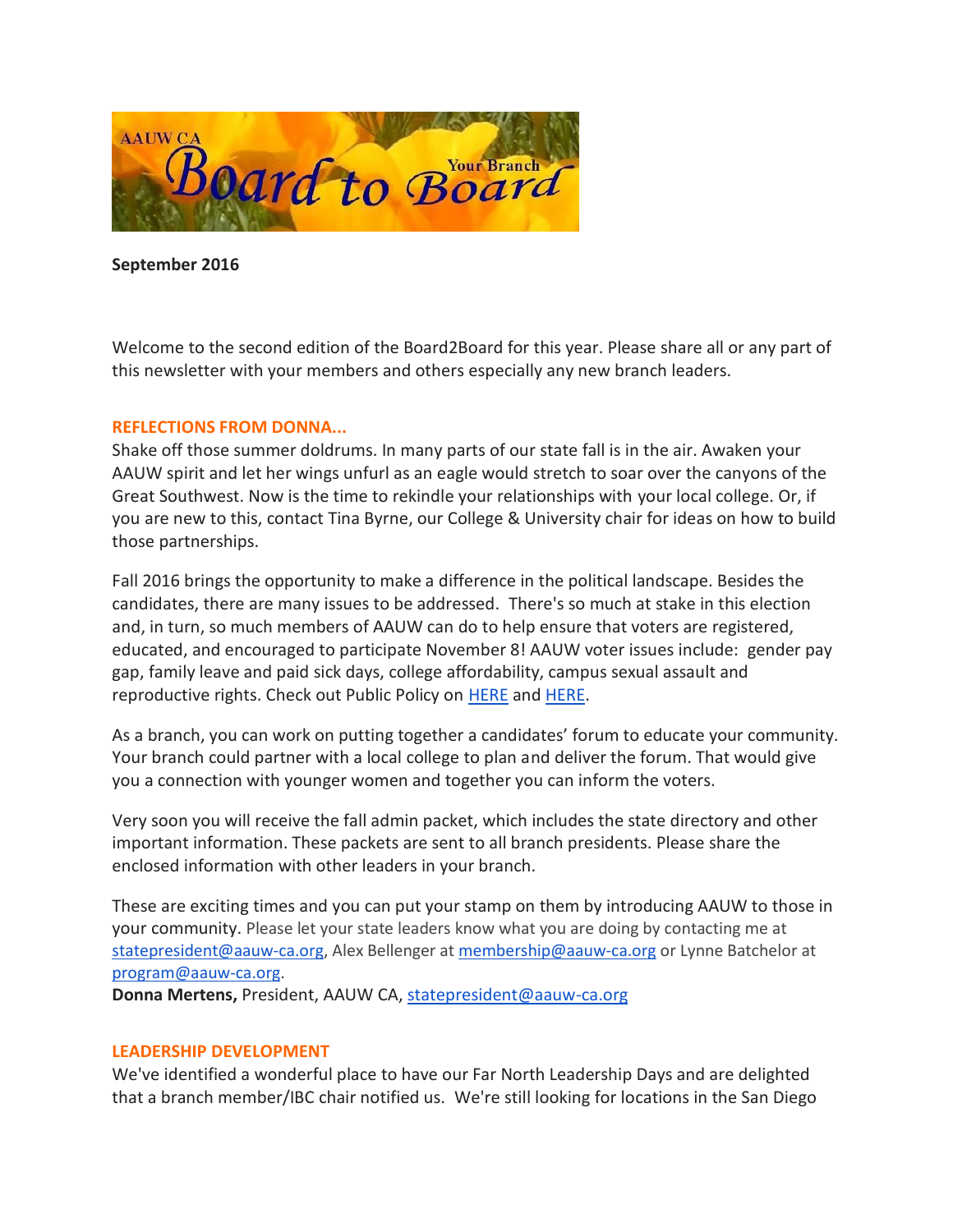area, North, Far East (no, not Asia!) Los Angeles and Central Coast. If you have any ideas or suggestions, please contact me.

**Cathy Foxhoven,** Director, Chair, AAUW CA Leadership Development Committee, [leaderdev@aauw-ca.org](mailto:leaderdev@aauw-ca.org)

### **SPEECH TREK**

A couple of branches have been hesitant to participate in Speech Trek because the competition is for both girls and boys. Why? Please see a reply from the Half Moon Bay High School Principal. Perhaps this will help you understand why our competition does not discriminate.

Mary Vargas met with John Nazar, principal of Half Moon Bay High School and also in charge of Title IX issues, about Speech Trek. He informed her that ALL programs and activities at HMBHS are open to ALL students (yes, even football and cheerleading). Aside from Title IX issues he feels it would be discrimination to ban any student or group of students from an activity, including Speech Trek. He is very supportive of having the students participate in Speech Trek again this year and feels that if we expect men and boys (our future voters) to support us on issues such as the ERA, they need to be educated as to the issues, and what better way than to do research on these issues and present them to other students and the public.

October 1st is the deadline to let Speech Trek know of your branch's intent to participate. To indicate your interest in participation, send an email to [speechtrek@aauw-ca.org](mailto:speechtrek@aauw-ca.org) or see the website at [HERE](http://www.aauw-ca.org/index.cfm?go=pages.view&pagesid=337&parent=197&coparent=337) for more information.

**Cathy Foxhoven**, AAUW CA Speech Trek Coordinator, [speechtrek@aauw-ca.org](mailto:speechtrek@aauw-ca.org)

### **COMMUNITY ENGAGEMENT WEBINAR: COLLABORATING WITH DIVERSE GROUPS**

Collaborating with diverse groups in your community can help you recruit new members, hold exciting programs, and strengthen your public policy efforts. But it can be tricky to build relationships that are sustainable and fair for each group. Join AAUW's Diversity and Inclusion Task Force and Membership Committee on September 20 from 4-5 p.m. (PDT) to learn how to identify groups in your community who would be good collaborators and build strong relationships that will last.

This webinar is recommended for branch or state membership and diversity chairs and committee members, but any AAUW member is welcome to participate. You can find out more and register **[HERE.](http://www.aauw.org/event/2016/09/community-engagement-webinar-collaborating-with-diverse-groups/)**

Webinar planners are also seeking branches that are willing to share their stories of successful collaborative experiences. If your branch is willing to take 2-3 minutes to share your story, please contact Shelley at [sdm2@humboldt.edu](mailto:sdm2@humboldt.edu) or David at [dkravitz@gmu.edu](mailto:dkravitz@gmu.edu) Shelley Mitchell, National Diversity and Inclusion Committee, [sdm2@humboldt.edu](mailto:sdm2@humboldt.edu)

### **AAUW Fund**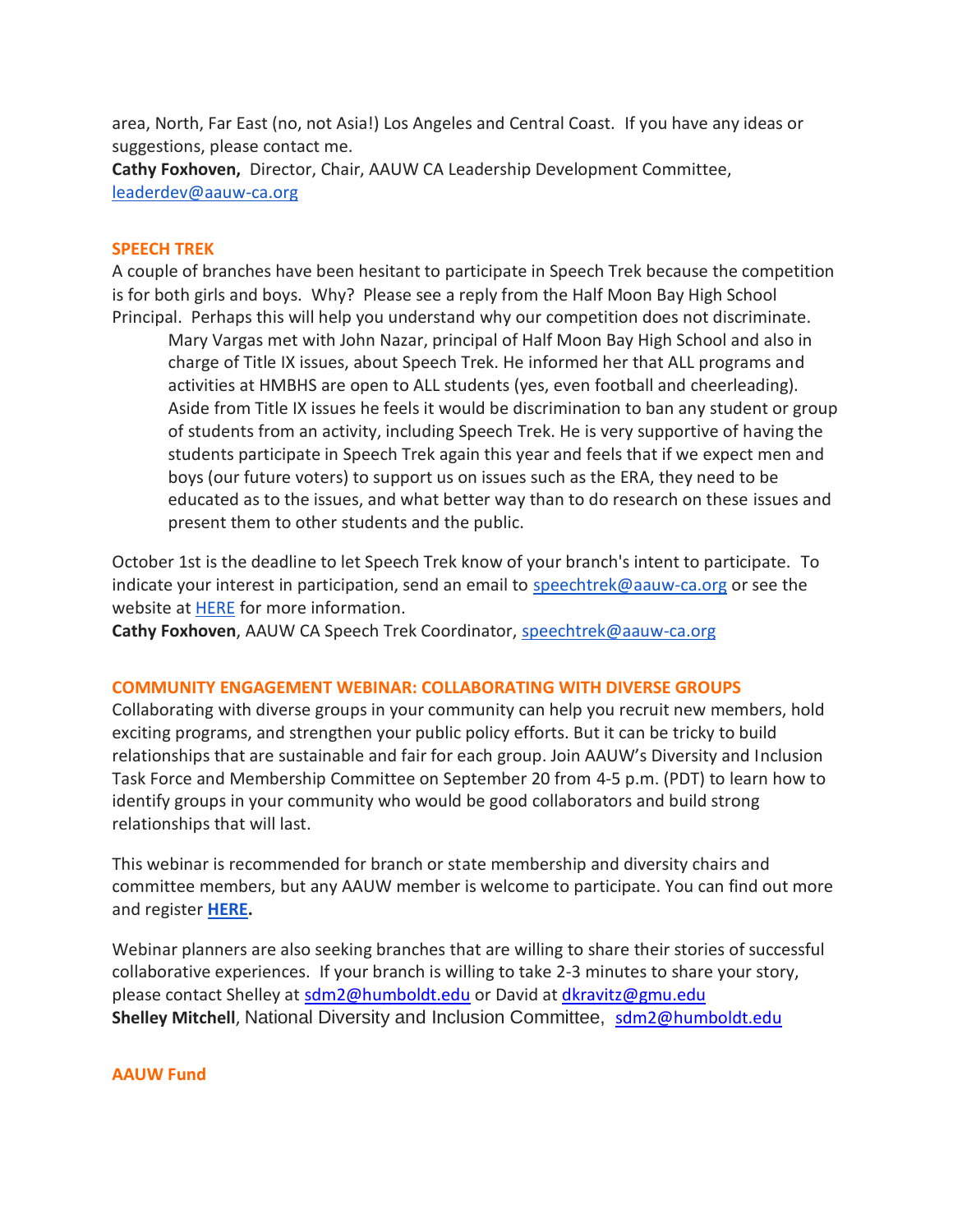The AAUW Fund committee invites you to meet and hear 2016-2017 Fellowship and Grant recipients studying in California at the Fund luncheons in October. The luncheons will be October 23 in Seal Beach and October 29 in Danville. To register online or print the form to mail in to the office click (**[HERE](http://www.aauw-ca.org/Assets/resources/Fund_Luncheons_Flyer_2016_members_Final.pdf)**). Please share this information with your branch members.

The Fellowship and Grant recipients are funded by interest earned from completed endowments. When planning designation of your branch Fund donations, please consider contributing to the unfinished California endowments. Click (**[HERE](http://www.aauw-ca.org/Assets/resources/California__Unfinished__Edowments__2016.pdf)**) to access the list on the AAUW CA website.

It was suggested at the June board retreat that a "donation button" be added to the Fund web page to make donating to the Fund easier. While this option has always been available, it is more accessible now. Click (**[HERE](http://www.aauw-ca.org/Assets/resources/2016_AAUW_CA_Funds_Contribution_Form_Individual-2016-2017.doc)**) to access donation forms or (**[HERE](https://ww2.aauw.org/donate-gift/)**) to access the member services database on the National website where you can donate to the various Fund projects using your credit card.

We look forward to seeing you at the luncheons! **Sharon Westafer**, Director, Chair, AAUW CA Fund Committee[, swestafer@aauw-ca.org.](mailto:swestafer@aauw-ca.org)

# **COMMUNICATIONS COMMITTEE**

Hot off the press!

- The AAUW California State Directory is available online. Click [HERE](http://www.aauw-ca.org/Assets/membersonly/Final_AAUW-CA_Directory_2015-2016b.compressed.pdf) to access. The directory will be mailed to Branch Presidents, State Committee Members and AAUW California members serving on AAUW National Committees. Due to the sensitive nature of the content, you'll have to sign in to view the directory.

oUser Name: member

oPassword: aauwca

- The *California Perspective* is available online and will be mailed to all members in September. Click [HERE](http://www.aauw-ca.org/Assets/resources/AAUW-CA_Perspective_2016_Fall_Print_160824.compressed.pdf) to access.

oThere is no password required for this document.

oThe printed version is the the process of being mailed.

- olf you would like to receive future issues by email only, send an email to [savepostage@aauw-ca.org](mailto:savepostage@aauw-ca.org) and we'll take you off the list for a printed and mailed copy. If you have already requested to be taken off the list, it's not necessary to send an email.
- $\circ$ If you haven't received a link via email, check your "junk" folder and verify that your email address is correct at AAUW national as we use their mailing list.

**Sandi Gabe**, Director, Chair, AAUW CA Communications Committee, [Sandi.Gabe@hotmail.com](mailto:Sandi.Gabe@hotmail.com)

# **PUBLIC POLICY**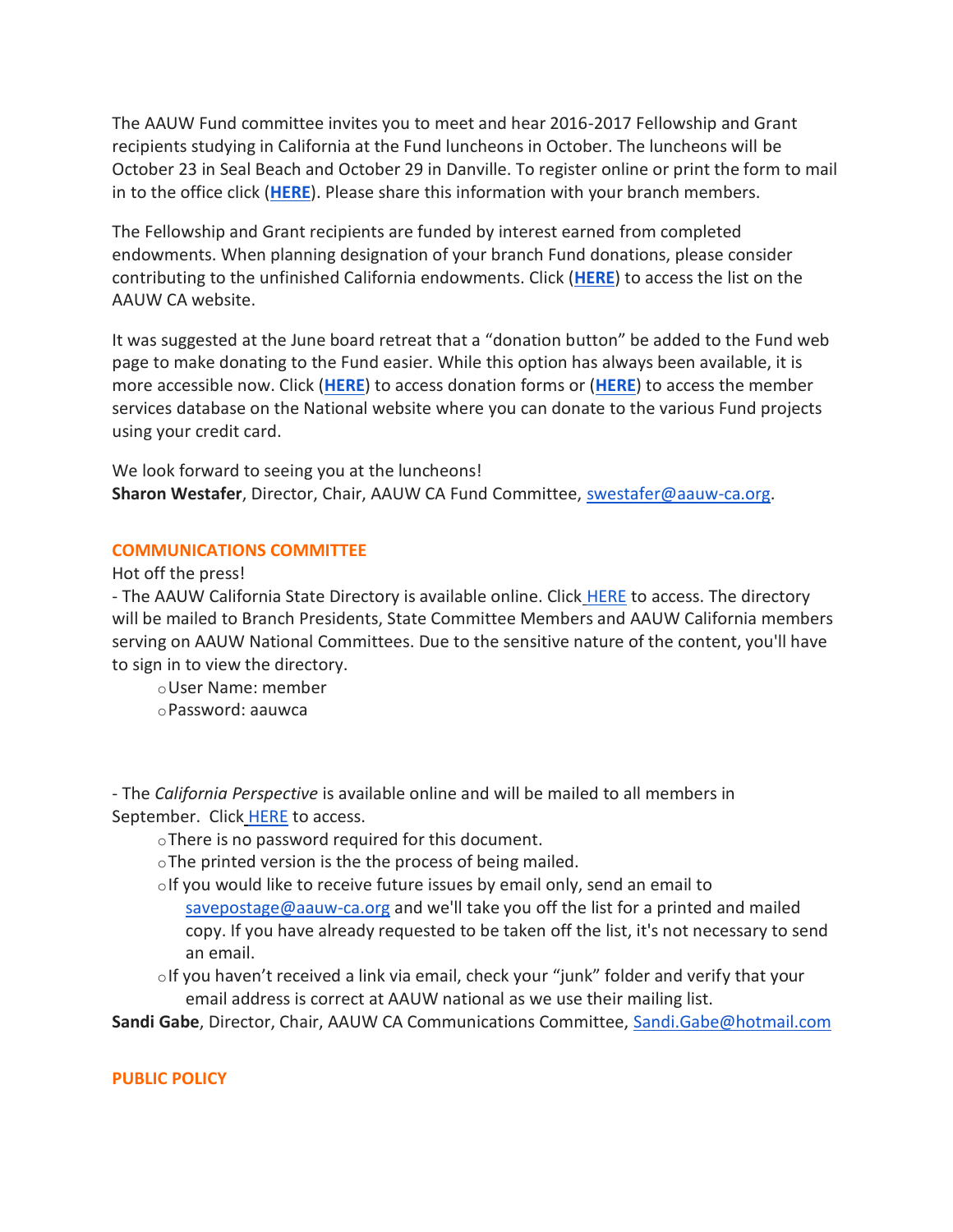

# **It's My Vote – I Will Be Heard!**

The November 2016 election is critical for the future of our country, and an opportunity for women's voices to be heard. AAUW branches have an opportunity to educate about and encourage voting in your communities. Here are possibilities to consider:

Send an Op-Ed to your local paper to remind readers about National Voter Registration Day September 27, and where they can register.

If your branch has a C/U partner, conduct voter registration on campus and follow up to get the students out to vote.

Offer a program open to the public, maybe a candidate night or a presentation on Ballot Initiatives.

The fall *California Perspective* contains information on the Ballot Initiatives. Another good resource is the national website Click **[HERE](https://www.aauwaction.org/voter-education/2016-voter-issue-guide/)** and **[HERE](https://www.aauwaction.org/wp-content/uploads/2015/11/GOTV-toolkit-nsa.pdf)**.

**Sue Miller**, Co-Chair, AAUW CA Public Policy Committee, [suellen-aauw@wavecable.com](mailto:suellen-aauw@wavecable.com)

# **PUBLIC POLICY-ADVOCACY AND LOBBYING SUB-COMMITTEE**

At the July Board meeting, President Donna Mertens announced the formation of a new sub committee focused on advocacy and lobbying. This committee will seek to identify branches and members interested in learning more about how to lobby and advocate for AAUW CA issues, provide resources and tools to those branches as well as connect our collective efforts to those of our part time lobbyist, Shannon Smith-Crowley. The local connection to legislators is so important. Help us foster closer ties to those who can affect the outcome of legislation we are following to better the lives of California women and girls. If your branch is interested in being included, please contact me.

**Charmen Goehring,** Director, Member Public Policy Committee, [charminme@yahoo.com](mailto:charminme@yahoo.com)

# **COLLEGE/UNIVERSITY PARTNERS**

Thinking about having an event on a campus but not sure what to do?

The beginning of the fall term and an election year gives you options. This is the time to promote voter registration for students, staff and faculty on campus whether your branch does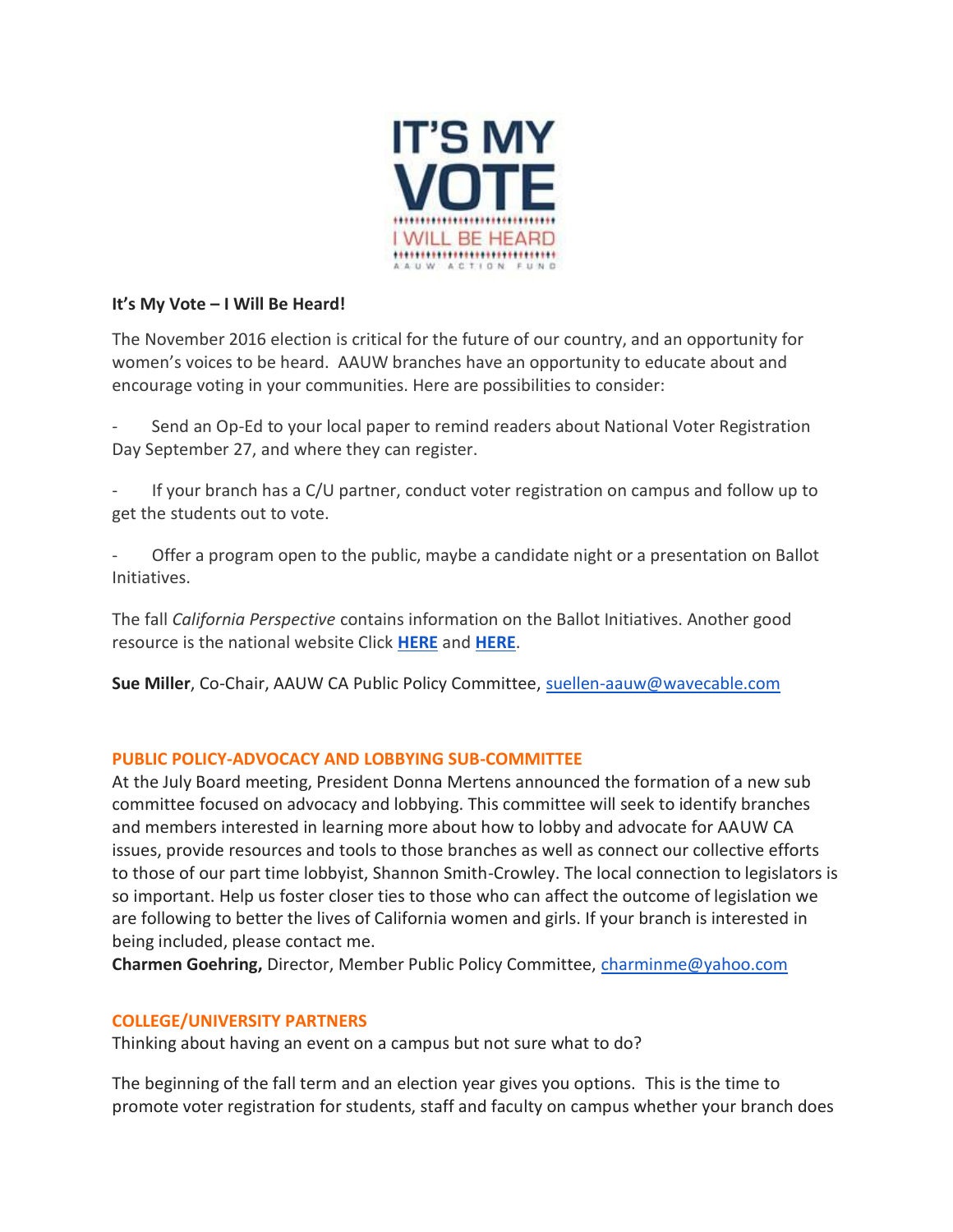this on your own or partners with voter registration groups already on campus. Click **[HERE](http://www.aauw.org/resource/voter-registration-on-campuses/)** to see how AAUW offers to help.

Fall term is a great time to set up a table at your local campus to promote AAUW on campus, click **[HERE](http://www.aauw.org/resource/how-to-tabling/)** for more information and **[HERE](http://www.aauw.org/student-member-join-renew)** to introduce the value of becoming an e-student affiliate.

Is your branch near one of the 12 AAUW student organizations in California? If so, these AAUW student organizations may be able to help you put on a campus event. Find out where they are by clicking **[HERE.](http://www.aauw.org/what-we-do/campus-programs/student-org/)**

Finally, you can let your partner campus know about the Campus Action Project grant. This year's deadline is October 2. Grant information is available **[HERE](http://www.aauw.org/resource/cap-grant-application/)**

You are not alone. We are here to help in your quest to promote an event on campus and recruit the e-student affiliates who are the future of our organization. **Tina Byrne**, California College/University Committee Chair: [aauwtina@gmail.com](mailto:aauwtina@gmail.com)

# **MEMBERSHIP COMMITTEE**

The National Membership Staff sent out a smaller packet this year via USPS on August 12th or so.

It was sent to all BRANCH PRESIDENTS only. Please disseminate the contents. The membership items include Membership Brochures and Shape The Future forms. There is also information on leadership programs, C/U, and Fund.

Many branches start their AAUW year with a meeting that features their Tech Trek campers. This is a perfect opportunity to introduce prospective members to AAUW and one of our outstanding Mission Based projects. Consider challenging your members to bring at least one prospective member to this meeting. Of course [Shape the Future](http://www.aauw.org/resource/shape-the-future-membership-campaign/) is an added incentive here.

**Alex Bellenger**, Director & **Kathy Andreini**, Membership Committee Co-Chairs [membership@aauw-ca.org](mailto:membership@aauw-ca.org)

### **MEMBERSHIP-YOUNGER WOMEN'S TASK FORCE**

Younger women are learning about AAUW and the Younger Women's Task Force here in California. The YWTF chapters help the women engage with AAUW while allowing them to pursue our mission in ways that appeal to them. We are hoping to increase collaboration between branches and chapters in order to create a membership pipeline. Watch for more information on how to work with a near by chapter and learn more about YWTF in upcoming issues of the *California Perspective*. For more information, please contact me. **Charmen Goehring**, Director, Chair, AAUW CA Younger Women's Task Force, [charminme@yahoo.com,](mailto:charminme@yahoo.com) or [207-756-0406](tel:207-756-0406)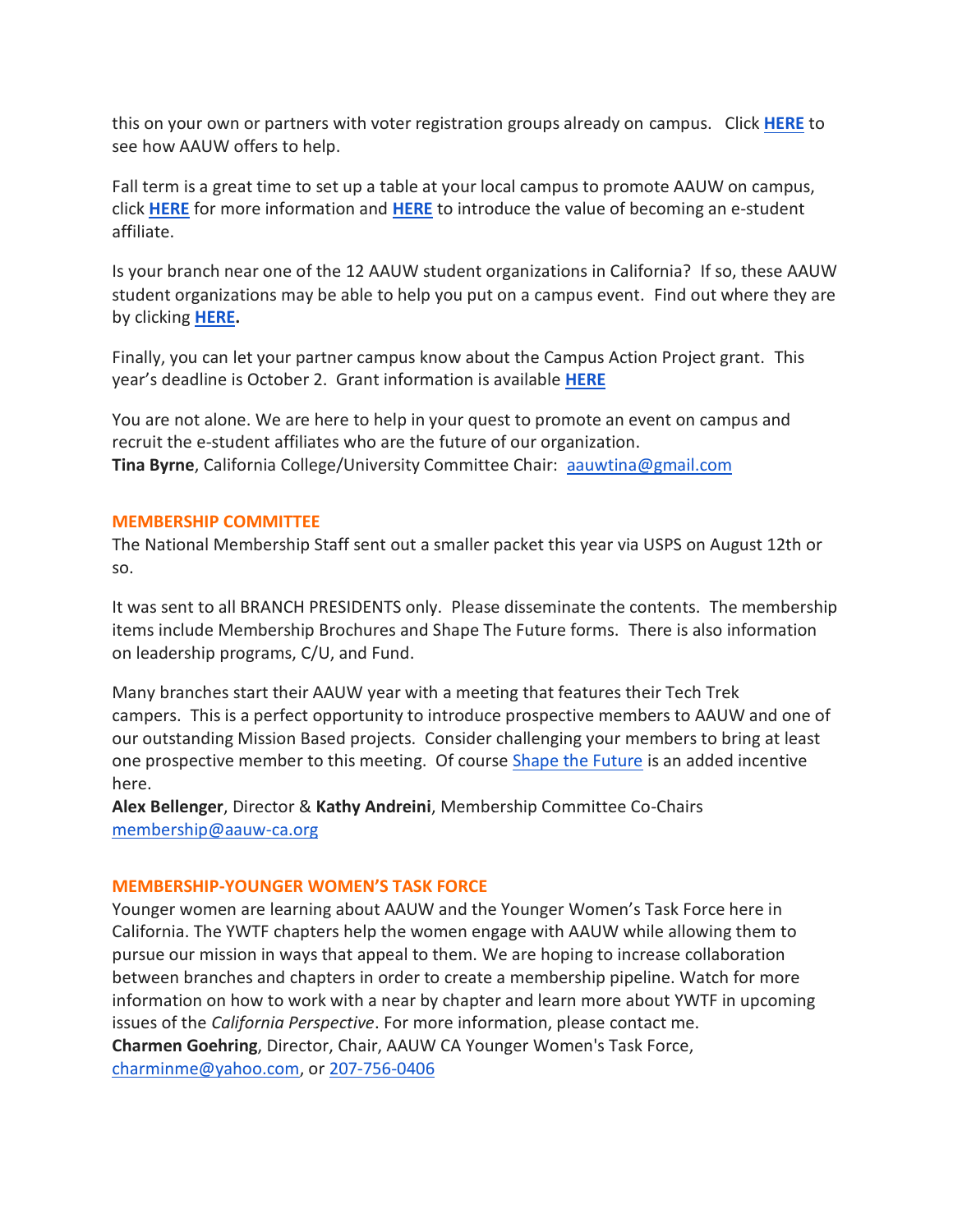### **BRANCH SUPPORT**

Branch Support is collecting information to help the Leadership Development committee provide relevant training that will meet branch needs. The data needs to be submitted by September 28, so your IBC Chair or Branch Liaison has made, or will be making, arrangements to collect training input in the next few weeks. Training needs discussions may take place at an IBC, branch board, or other arranged meeting. Please consider the following in preparation for your meeting.

· Is there any specific leadership training you know you need? List topics in order of preference.

· Are there situations where leadership difficulties exist, but it's not clear what type of training would be best to address the issue? Please describe.

· What training styles are preferred? For example: lecture with slides, some lecture plus working in pairs or small teams, facilitated interactive workshops, other forms? Branch Support Questions? To contact me, your Branch Support Liaison or IBC Chair, clic[k](http://www.aauw-ca.org/index.cfm?go=pages.view&pagesid=410&parent=332&coparent=410) [Branch Support Contact List](http://www.aauw-ca.org/index.cfm?go=pages.view&pagesid=410&parent=332&coparent=410) for the website listing of all your Branch Support Contacts. **Ainsley Nies**, Director, Branch Support, [branch@aauw-ca.org](mailto:branch@aauw-ca.org)

### **PROGRAM**

**Leadership: Yesterday, Today and Tomorrow.** *AAUW State-wide Program for 2016-18*



Tomorrow

The Program Committee is embarking on a study of Leadership based on a program implemented in NY/NJ.

This year we'll focus on yesterday using the book ["Leadership the Eleanor Roosevelt Way"](https://www.amazon.com/Leadership-Eleanor-Roosevelt-Way-Strategies/dp/1591840201) by Robin Gerber to facilitate discussion through monthly conference calls.

- Yesterday is represented by Eleanor Roosevelt
- Today is represented by Malala
- Tomorrow is represented by our programs including Tech Trek, Speech Trek, [NCCWSL](https://www.nccwsl.org/) Fund scholarships and grants, Money Trek, FLIP, \$tart \$mart, local scholarships, C/U activities, local conferences/workshops for young women/girls and various branch activities focused on youth.